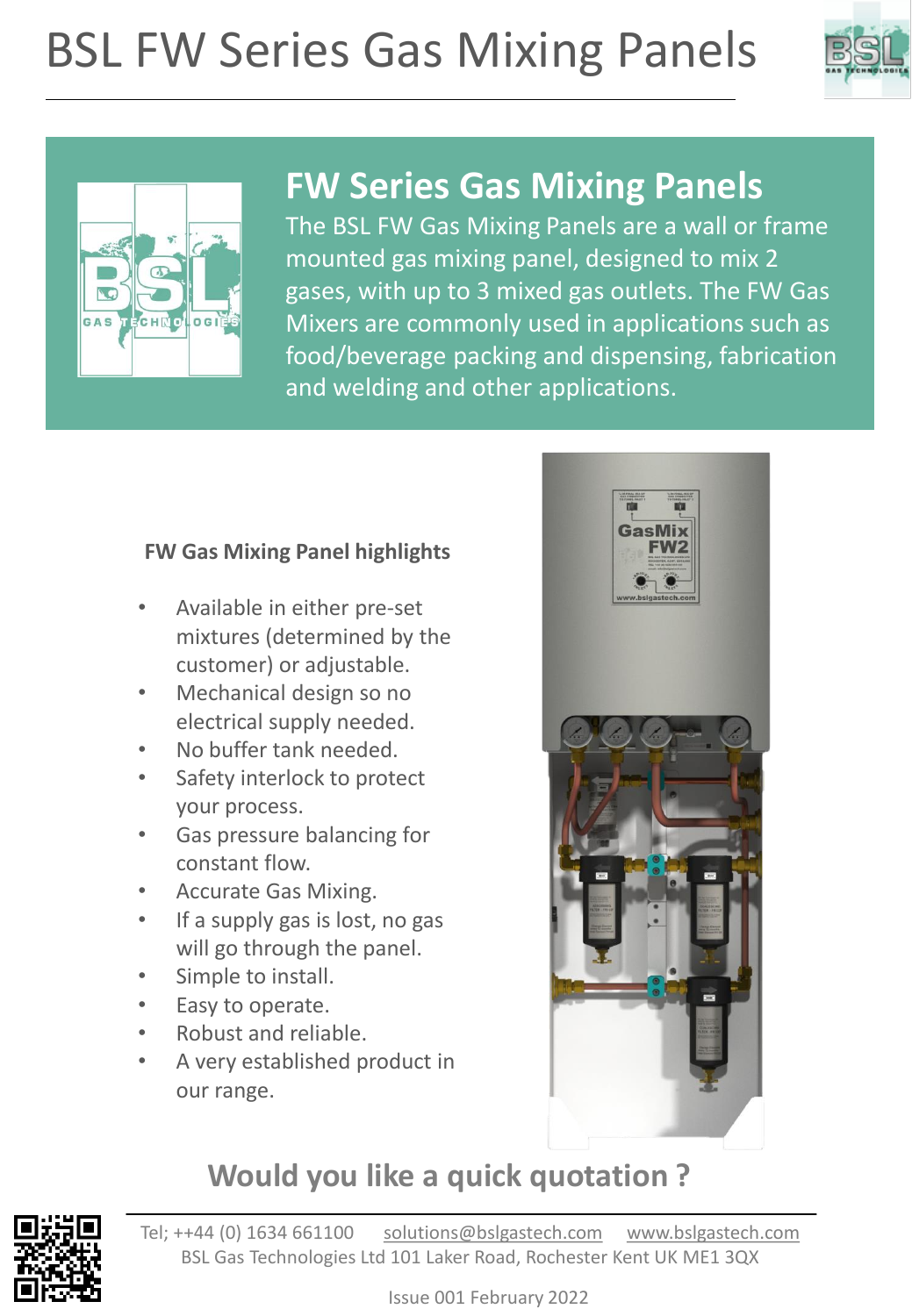# BSL FW Series Gas Mixing Panels



| <b>General details</b>                                                                                                                                                                                                 |                                                                                                                           |                                                                                                                                                                                                |                                       |
|------------------------------------------------------------------------------------------------------------------------------------------------------------------------------------------------------------------------|---------------------------------------------------------------------------------------------------------------------------|------------------------------------------------------------------------------------------------------------------------------------------------------------------------------------------------|---------------------------------------|
| Product name                                                                                                                                                                                                           | <b>FW Series</b>                                                                                                          | Dimensions mm                                                                                                                                                                                  | 385 x 500 x 190                       |
| Product details                                                                                                                                                                                                        | <b>Gas Mixing Panel</b>                                                                                                   | Weight Kg                                                                                                                                                                                      | 14 to 22                              |
| <b>Supply Gases</b>                                                                                                                                                                                                    | All commonly used gases<br>and some speciality gases                                                                      | Capacity                                                                                                                                                                                       | 8 bar g supply/3.5<br>bar g mixed gas |
| <b>Outlet Options</b>                                                                                                                                                                                                  | Up to 3 mixed gas ratios                                                                                                  | Operating Temperature -20°C to +50 °C                                                                                                                                                          |                                       |
| Manufactured and<br>supported by                                                                                                                                                                                       | <b>BSL Gas Technologies Ltd</b><br>101 Laker Road Rochester<br>Airport Industrial Est.<br>Rochester, Kent, UK. ME1<br>3QX | Inlet and Outlet<br>connections                                                                                                                                                                | G1/2                                  |
| Telephone                                                                                                                                                                                                              | +44 (0)1634 661100                                                                                                        | <b>Component Gas</b><br>Nominal Concentration in BS EN ISO<br>%                                                                                                                                | Tolerances specified<br>14175:2008    |
| Facsimile                                                                                                                                                                                                              | +44 (0)1634 671111                                                                                                        | >5                                                                                                                                                                                             | +10% of the nominal<br>value          |
| Email                                                                                                                                                                                                                  | solutions@bslgastech.com                                                                                                  | 1<5                                                                                                                                                                                            | +0.5% absolute                        |
| Website                                                                                                                                                                                                                | www.bslgastech.com                                                                                                        | $\leq$ 1                                                                                                                                                                                       | Not specified in the<br>standard      |
| <b>Main features</b>                                                                                                                                                                                                   |                                                                                                                           | <b>Benefits</b>                                                                                                                                                                                |                                       |
| Up to 3 mixed gas outlets.<br>Suitable for all common industrial gases.<br>Mechanical design so no electrical supply needed.<br>Gas pressure balancing for constant flow.<br>Safety interlock to protect your process. |                                                                                                                           | No buffer tank is needed.<br>Accurate gas mixing.<br>Reliable and robust panel.<br>Affordable.<br>Easy to install and operate.<br>If a supply gas is lost, no gas passes through<br>the panel. |                                       |
| <b>Models</b>                                                                                                                                                                                                          | <b>Gases</b>                                                                                                              | <b>Range</b>                                                                                                                                                                                   |                                       |
| FW1                                                                                                                                                                                                                    | All common gases                                                                                                          | $25 \text{ m}^3/h$                                                                                                                                                                             |                                       |
| FW <sub>2</sub>                                                                                                                                                                                                        | All common gases                                                                                                          | 50 $m^3/h$                                                                                                                                                                                     |                                       |
| FW <sub>3</sub>                                                                                                                                                                                                        | All common gases                                                                                                          | $100 \; \text{m}^3/\text{h}$                                                                                                                                                                   |                                       |

#### **Do you have all the details you need ?**



Tel; ++44 (0) 1634 661100 [solutions@bslgastech.com](mailto:solutions@bslgastech.com) [www.bslgastech.com](http://www.bslgastech.com/) BSL Gas Technologies Ltd 101 Laker Road, Rochester Kent UK ME1 3QX

Issue 001 February 2022